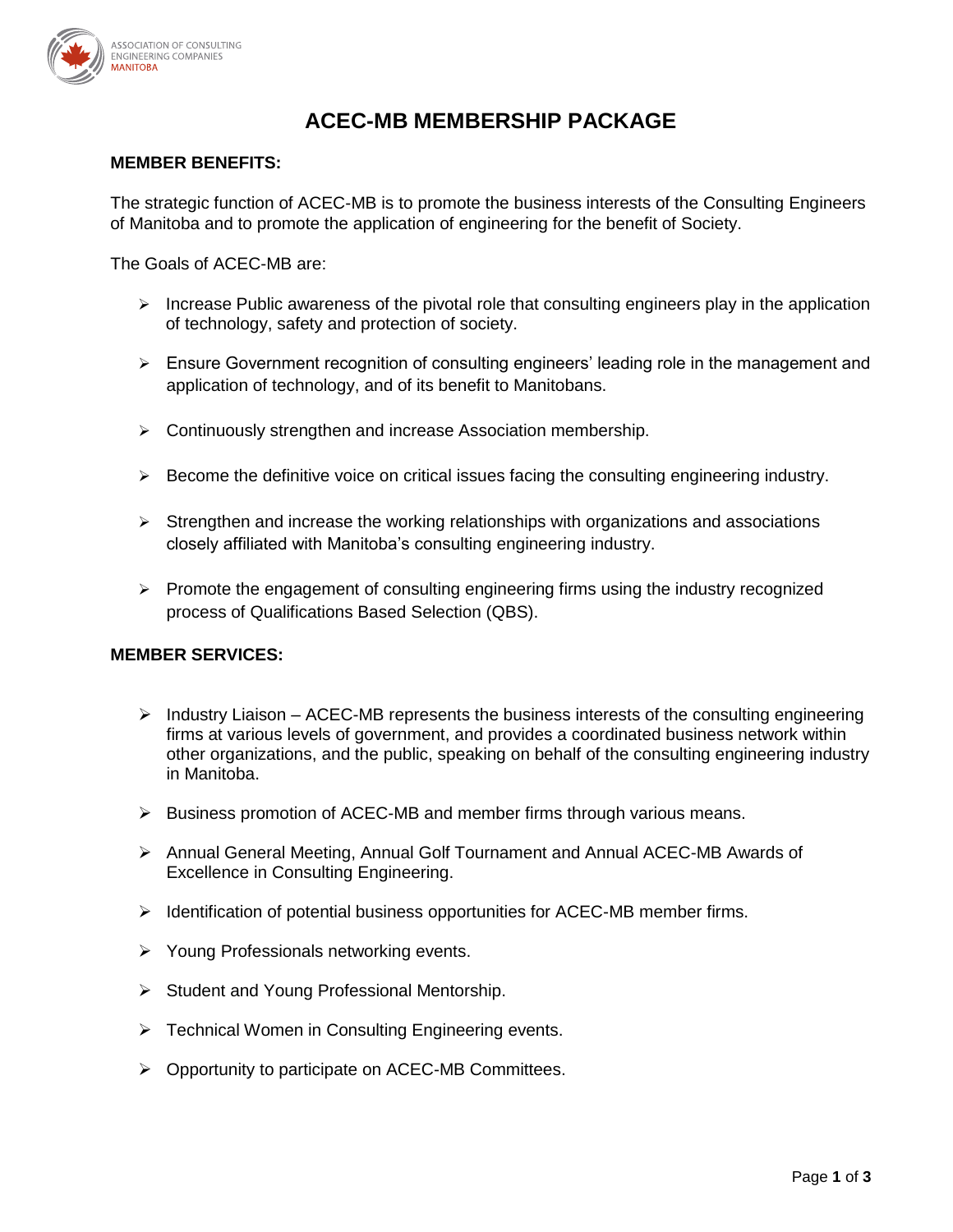

- $\triangleright$  An active Government Relations Program, which represents our industry with all levels of government.
- $\triangleright$  ACEC Canada Affiliation Benefits:
	- $\checkmark$  ACEC-MB, as a member organization of the Association of Consulting Engineers Companies-Canada provides related membership in an organization that speaks for the consulting engineering industry on national issues.
	- $\checkmark$  ACEC-MB has representation at the ACEC-Canada Board Table and on National ACEC-Canada Committees.
	- $\checkmark$  ACEC-MB representative(s) participate at the annual ACEC-Canada National Summit.
	- $\checkmark$  ACEC-MB member firms have access to ACEC/CCDC documents at member prices (some provided free of charge to ACEC-MB member firms).

#### **MEMBERSHIP CRITERIA:**

#### **Member**

A Member applicant shall be limited to sole practitioners, partnership, or a corporation in which:

- (a) The applicant must offer to the public, consulting engineering services and must maintain at least one office in Manitoba for that purpose.
- (b) The applicant may be a sole practitioner, partnership or corporation.
- (c) If the applicant is a sole practitioner, the practitioner shall be a registered Professional Engineer in the Province of Manitoba maintaining a permanent office in Manitoba.
- (d) The applicant holds a current "Certificate of Authorization" from the regulating body.
- (e) The applicant is entitled to use the title "Consulting Engineer".
- (f) The applicant shall be at least 51% owned within the private sector, and provide services to the public or a third party, but shall not include crown corporations or inhouse engineering departments of manufacturing or resource companies.
- (g) When it is material, the applicant shall make full disclosure of any conflict or potential conflict of interest.